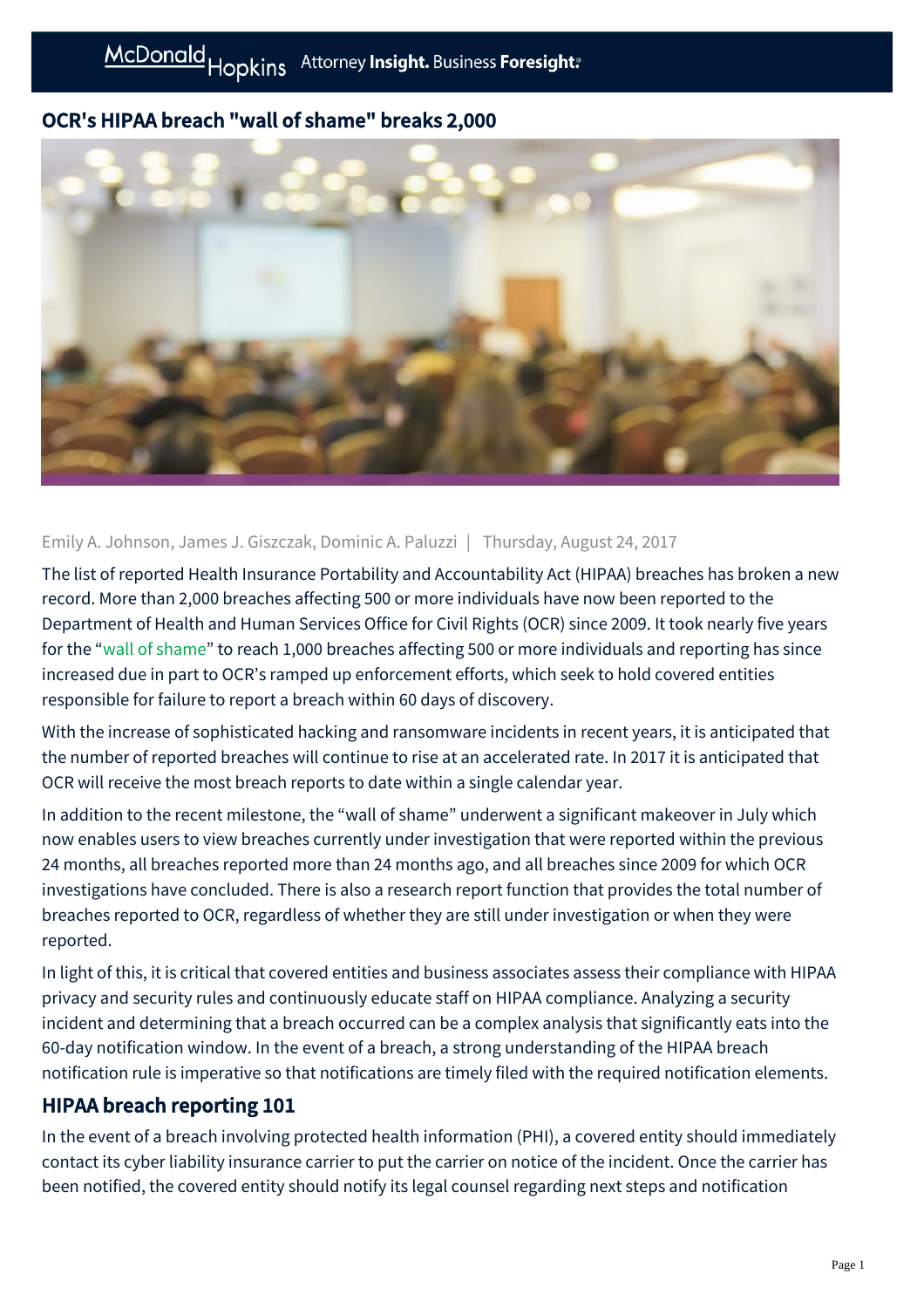obligations. Often, cyber liability insurance carriers have preferred legal counsel they advise covered entities to engage. Once legal counsel is properly engaged, it is important to determine whether a breach in fact occurred. If yes, it is critical to then determine what are the covered entity's notification and reporting obligations. Below is a summary of such obligations.

### WHAT IS A DATA BREACH BREACH?

Under the HIPAA Final Rrule, a breach is defined as the acquisition, access, use, or disclosure of PHI, which compromises the security or privacy of the PHI. Excluded from the definition of breach are:

- 1. Any unintentional acquisition, access, or use of PHI by a workforce member or person action under the authority of a covered entity or a business associate, if such acquisition, access, or use was made in good faith and within the scope of authority and does not result in further impermissible use or disclosure.
- 2. Any inadvertent disclosure by a person authorized to access PHI at a covered entity or business associate to another person authorized to access PHI at the same covered entity or business associate, or organized health care arrangement in which the covered entity participates, and the information received as a result of such disclosure is not further used or disclosed in an impermissible manner.
- 3. A disclosure of PHI where a covered entity or business associate has a good faith belief that an unauthorized person to whom the disclosure was made would not reasonably have been able to retain such information.

#### 45 C.F.R.§164.402

Under the Final Rule, there is a presumption of a breach unless the covered entity or business associate can demonstrate that there is a low probability that the PHI has been compromised based on a risk assessment of at least the following four factors:

- 1. Nature and extent of PHI involved.
- 2. Unauthorized person who used the PHI or to whom the disclosure was made.
- 3. Whether the PHI was actually acquired or viewed.
- 4. Extent to which the risk to the PHI has been mitigated.

#### WHO MUST BE NOTIFIED OF A DATA BREACH INVOLVING PHI?

After determining that a breach occurred, the individual(s) who are the subject of the impermissibly acquired, accessed, used, or disclosed PHI must be notified. Such notification must be made within 60 days of the date the breach is discovered. The notification must include the following information:

- 1. Brief description of what happened, including date of breach and date of discovery, if known.
- 2. Description of types of unsecured PHI involved.
- 3. Steps individuals should take to protect themselves from potential harm resulting from the breach.
- 4. Brief description of what the covered entity is doing to investigate the breach, mitigate harm to individuals, and to protect against any further breaches.
- 5. Contact procedures for individuals to ask questions or learn additional information, which shall include a toll-free telephone number, an email address, website, or postal address.

#### HOW TO NOTIFY PATIENTS?

The written notice described above must be sent via first-class mail to the affected individual at the last known address of the individual, or, if the individual agrees to electronic notice, by email.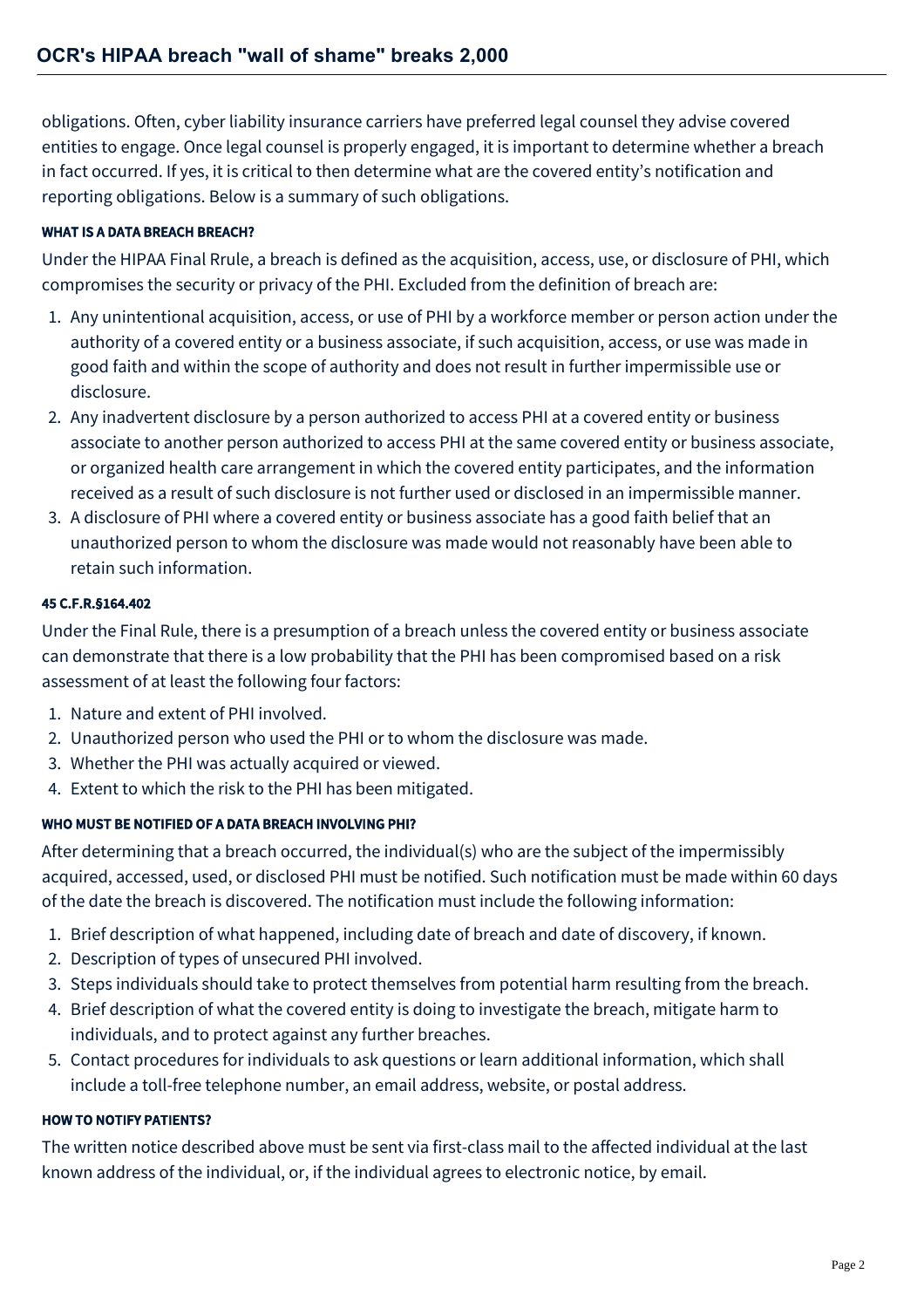If the affected individual is known to be deceased and the covered entity has the address of the individual's next of kin or personal representative, the covered entity must send the breach notification letter via firstclass mail to either the next of kin or personal representative of the individual.

If the covered entity has insufficient or out-of-date contact information that precludes written notification, a substitute notice reasonably calculated to reach the individual shall be provided. Substitute notice is not required when the affected individual is deceased, but the covered entity has sufficient or out-of-date contact information for the next of kin or personal representative of the individual.

### WHO ELSE MUST BE NOTIFIED?

**OCR** 

For breaches affecting less than 500 individuals, the Secretary of the U.S. Department of Health and Human Services (HHS) must be notified no later than 60 days after the end of the calendar year in which the breach was discovered. For breaches affecting 500 or more individuals, covered entities must notify the secretary without unreasonable delay and in no event later than 60 days following discovery of a breach.

To notify the secretary in either case, covered entities must submit an electronic breach report form through the [HHS website.](https://ocrportal.hhs.gov/ocr/breach/wizard_breach.jsf?faces-redirect=true) When submitting a breach report, covered entities will be asked to provide the following information:

- 1. Whether the breach affects less than 500 or 500 or more individuals.
- 2. Whether the report is an initial report or amendment to an existing report.
- 3. Who is filing the report (i.e., covered entity on behalf of itself, covered entity on behalf of business associate, or business associate on behalf of covered entity).
- 4. Name and type of covered entity.
- 5. Contact information (address, name of contact person, email, and phone number).
- 6. Breach start and end dates.
- 7. Discovery start and end dates.
- 8. Approximate number of individuals affected by the breach.
- 9. Location of breach (e.g., server).
- 10. Type of PHI involved.
- 11. Brief description of the breach.
- 12. Safeguards in place prior to breach.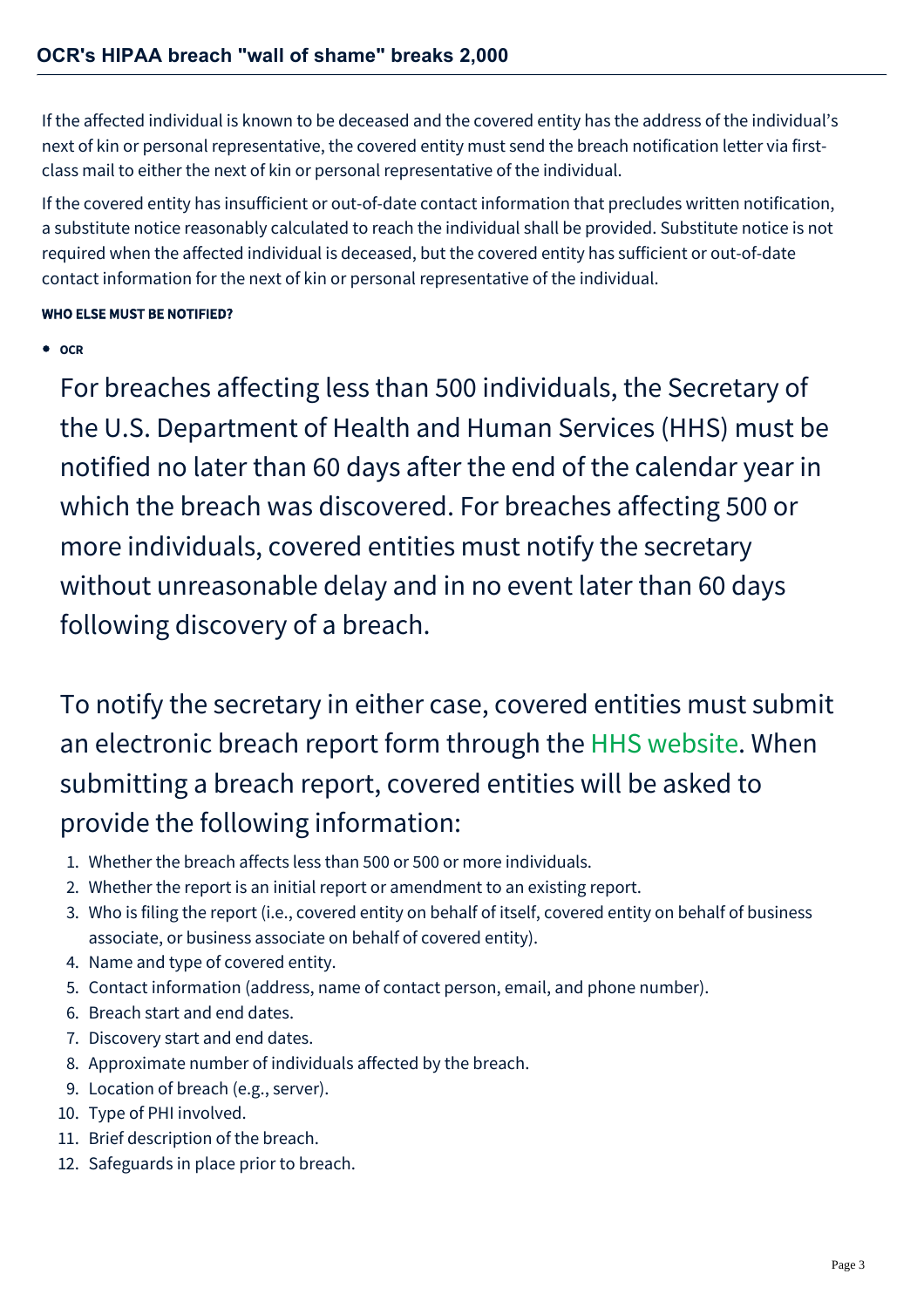- 13. Date individual notice was provided.
- 14. Whether substitute notice or media notice was provided.
- 15. Actions taken in response to the breach.

## **MEDIA**

If a breach affects more than 500 residents of a state or jurisdiction, the covered entity is required to notify prominent media outlets serving the state or jurisdiction. This is typically done in the form of a press release to local media outlets servicing the affected area. Similar to individual notices and notices to the secretary, media notification must be provided without unreasonable delay and in no event later than 6o days following discovery of the breach. Such notice must include the same elements required for individual notice described above.

# **STATE NOTIFICATION OBLIGATIONS**

Certain states require notification to the attorney general in the event of a breach of personal information. More and more states are including medical information in their definition of "personal information." Therefore, in the event of a breach of PHI, covered entities must also carefully consider reporting obligations under applicable state law. Several state reporting obligations shorten the time period for reporting to a much shorter notification window.



**[Emily A. Johnson](https://mcdonaldhopkins.com/Team/Attorney/e/Emily-Johnson)**